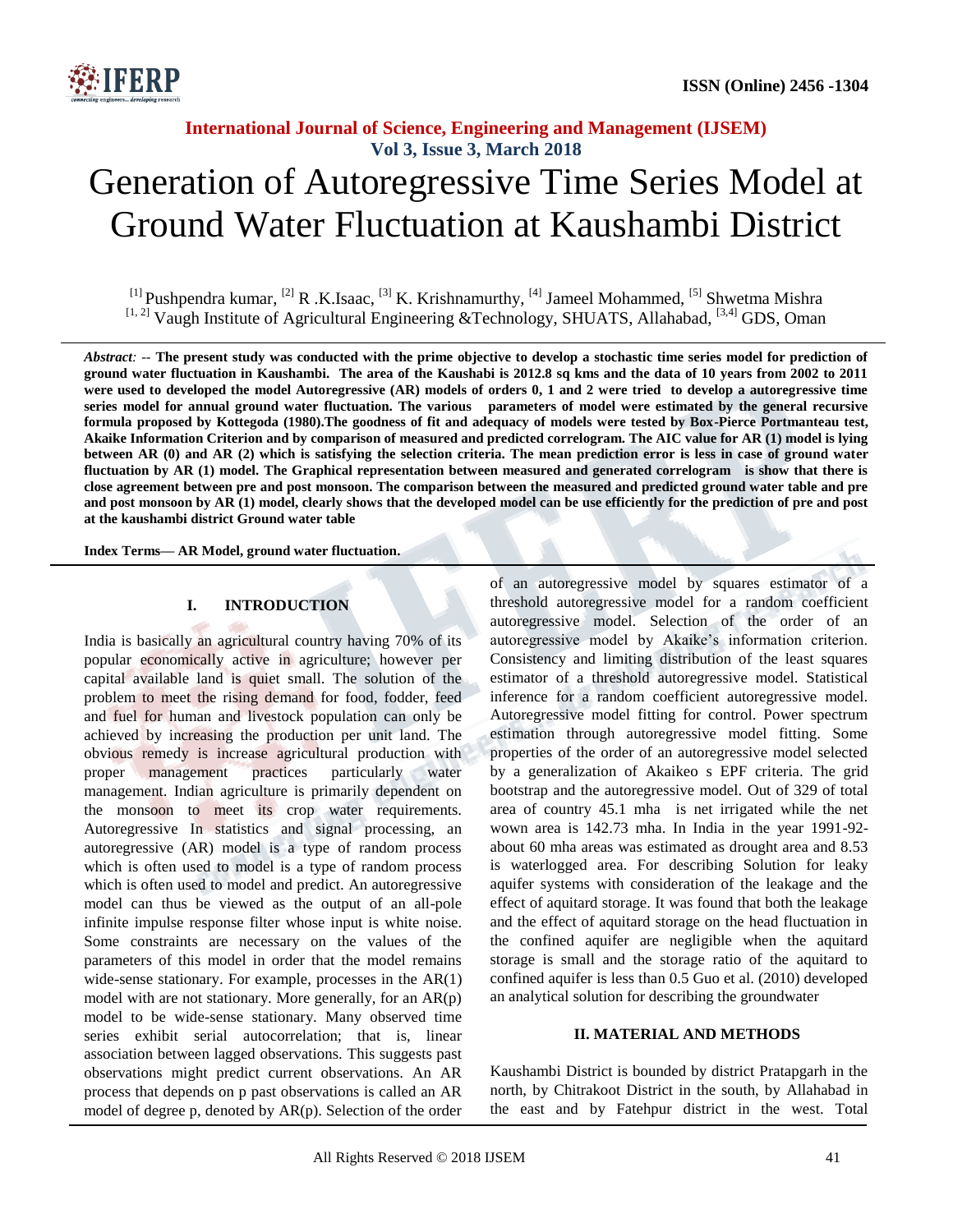

geographical area occupied by Kaushambi District is 2012.8 sq kms. Manjhanpur is the district headquarters. Manjhanpur is situated in the south-west of Allahabad on the north bank of the Yamuna River.

Latitude 26048' North

Longitude 82013' East in North India.

(North to South 57.5 km. it is bounded the North by Kaushambi.

#### **Stochastic Time Series Model**

It has a certain mathematical form or structure and a set of parameters. A simple time series model could be represented by single probability distribution function f(X: $\Theta$ ) with parameters  $\Theta = (\Theta_1, \Theta_2, \ldots, \ldots)$  valid for all positions  $t = 1, 2, \ldots$ . N and without any dependence between  $X_1, X_2, \ldots, X_n$ .

A time series model with dependence structure can be formed as:

$$
\varepsilon_t = \varphi \varepsilon_{t-1} + \eta_t \qquad \qquad \ldots (1)
$$

where  $\eta_t$  is an Independent series with mean zero and variance  $(1 - \phi_1)$ ,  $\varepsilon_t$  is dependent series and  $\phi$  is the parameter of the model. Time series modelling can be organized in five stages, i.e. identification of model composition, Selection of model type, identification of model form, estimation of model parameters and testing of goodness of fit for validation of the model.

#### **Autoregressive (AR) Model**

In the Autoregressive model, the current value of a variable is equated to the weighted sum of a pre assigned no. of part values and a variate that is completely random of previous value of process and shock. The pth order autoregressive model AR (p), representing the variable  $Y_t$  is generally written as. **ATT PA** 

$$
Y_{t} = \overline{Y} + \sum_{j=1}^{p} \Phi_{j} (Y_{t-j} - \overline{Y}) + \varepsilon_{t}
$$
 (2)

where, Yt is the time dependent series (variable),  $\varepsilon_t$  is the time dependent series which is independent of  $Y_t$  and is normally distributed with mean of annual flow and rainfall data and  $\Phi_1, \Phi_2, \ldots, \Phi_p$  are the Auto-regressive parameter

Estimation of Autoregressive parameter

$$
AR(1): \Phi_1 = \frac{D_{1,2}}{D_{2,2}} \qquad \qquad ...(3)
$$

$$
AR(2): \Phi_1 = \frac{D_{1,2}D_{3,3} - D_{1,3}D_{2,3}}{D_{2,2}D_{3,3} - D_{2,3^2}} \qquad \dots (4)
$$

$$
\Phi_2 = \frac{D_{1,3}D_{2,2} - D_{1,2}D_{2,3}}{D_{2,2}D_{3,3} - D_{2,3^2}}
$$
...(5)

For estimation of the model parameter method of

maximum likelihood will be used (Box and Jenkins, 1970).  $\overline{\mathbf{M}}$  $N+1.6 + i$ 

$$
D_{\bar{a}} = D_{\bar{a}} = \frac{2i + \ell \ Z_i + \ell}{(N + 2 - i - j) \ \ell = 0}
$$

Where D is difference operator, n sample size, i, j maximum possible order 1 is the autocorrelation function. The autocorrelation function  $r_k$  of the variable  $Y_t$  of equation (3.2) is obtained by multiplying both sides of the equation (3.2) by  $Y_{t+k}$  and taking expectation term by term. The relationship proposed by Kottegoda and Horder, (1980) for the computation of autocorrelation function of lag K was used which is expressed as:

$$
r_{k} = \frac{\sum_{t=1}^{N-K} (Y_{t} - \overline{Y})(Y_{t+k} - \overline{Y})}{\sum_{t=1}^{N} (Y_{t} - \overline{Y})^{2}}
$$
 ......(7)

#### *Partial Autocorrelation function*

The partial autocorrelation function or partial correlogram is used to represent the time dependence structure of a series. The partial autocorrelation  $PC_{kk}$  is the autocorrelation remaining in the series after fitting a model of order K-1 and removing the line independence. It is used to identify both the type and order of the model.

$$
PC_{k,k} = \frac{r_k - \sum_{j=1}^{k-1} PC_{k-1,j}r_{k-j}}{1 - \sum_{j=1}^{k-1} PC_{k-1,j}r_j}
$$

 ….(8) where  $PC_{kk}$  is the Partial autocorrelation function at lag K and  $r_k$  is the Autocorrelation function at lag K. The 95 percent probability limit for partial autocorrelation function was calculated using the following equation Anderson, (1942).

#### *Parameter estimation of AR (p) model*

After computation of  $\overline{Y}$  and  $\sigma^2$ <sub>c</sub>, the remaining parameters  $\Phi_1$ ,  $\Phi_2$ ,...  $\Phi_p$  of the AR models were estimated by using the sequence

$$
Z_t = Y_t - Y, \text{ for } t = 1, 2, \dots, N \tag{9}
$$

The parameters  $\Phi_1$ ,  $\Phi_2$ ,...  $\Phi_p$  were estimated by solving the p system of following linear equations (Yule and Walker equation).

#### *Goodness of fit of autoregressive (AR) model*

The goodness of fit tests of AR models fitted to annual hydrologic series were accomplished by testing whether the residuals of a dependence model for correlation and whether the order of the fitted model is adequate compared with the order of the dependence model and whether the main statistical characteristics of measured series one preserved.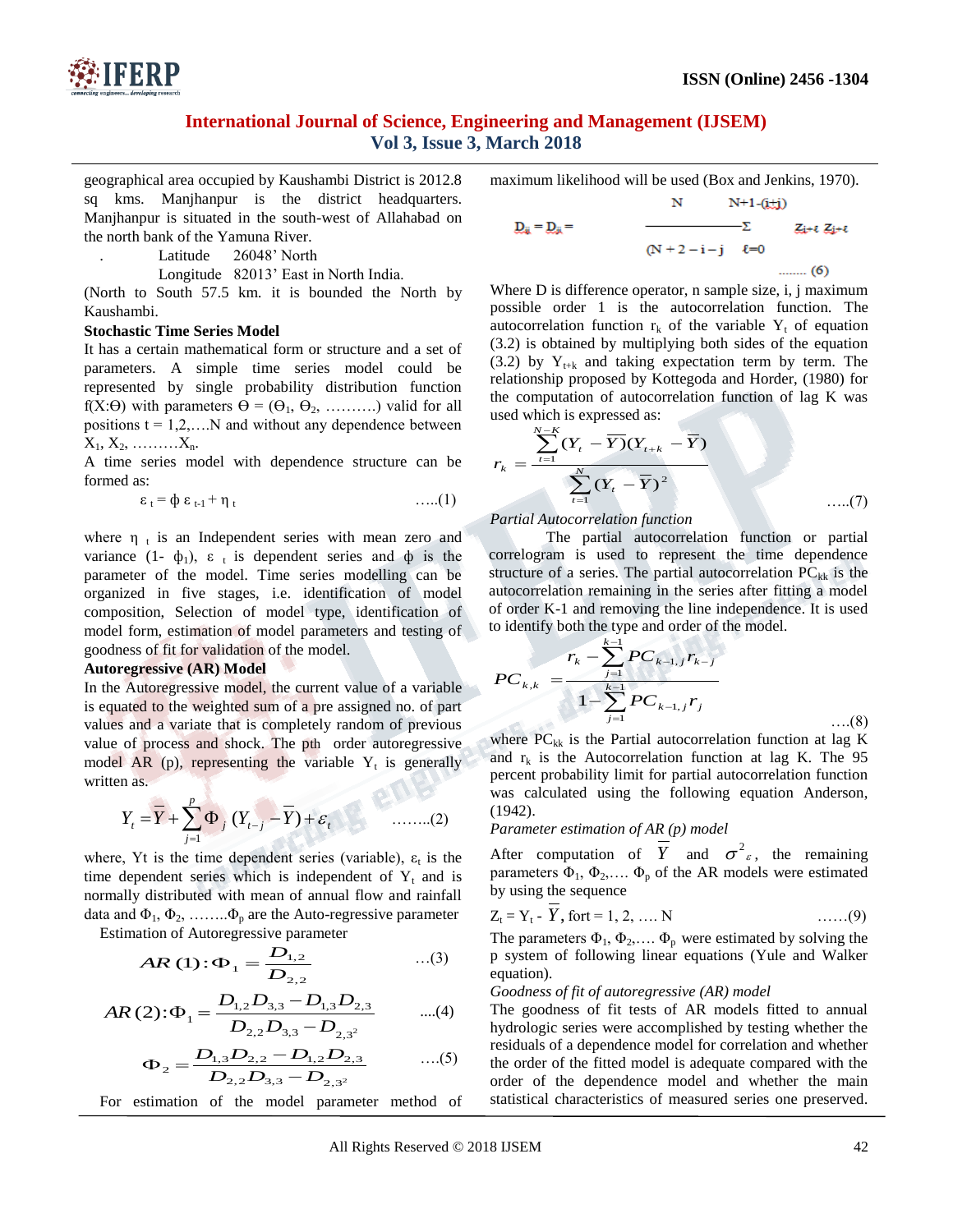

The following tests were performed to test the goodness of fit of autoregressive (AR) models.

#### **IV. RESULTS AND DISCUSSION**

**4.1 Statistical analysis and normalization of water table data**- The water table data was collected was found to be highly variable due to erotic monsoon the table 4.1 so the table analysis of variance statistical parameters for the water table of Kaushambi region from 2002-2011. The Z score normalization technique is applied to transform the annual water table data series in the normalized from to fit the data is to suitable distribution and to reduce the impact of error on parameter estimation and improved the data accuracy for using data as a model input table 4.1 so the change in the pattern of observed water table in to normalized pattern table 4.1 so the analysis of the statistical parameter for the water table of Kaushambi region the deviation of observed water table was reduced by normalization the after statistical factor curtsied variance and skews has also been reduced by normalization for data error correlation of observed and normalized data was observed fig 4.1 so the annual variance of normalized and observed water table values it is well evident from the fig that normalized water table was squeezed near to me data normalized as well provide the and error proof normalized value generation of predict model.









*Fig. 4.3 Observed & normalized water table pre monsoon*  5 *village charawan*



# **OBSERVED AND PRIDICTED PRE AND POST MONSOON GRUOND WATER TABLE ANALYSIS**

The whole study was completed for estimation of ground water data using autoregressive time series model about identification and parameter estimation the model and Evaluation and performance adequacy of the model by it is statistical parameter which means this describe the probability structure and of an observed phenomenon they are also data which means that there structure is based on not on a physical description of the system Ground water data analysis – to the ground water data collected was founds to be highly variable due to erotic nature of ground water table fluctuation region data was shows the observed ground water table data pre and post monsoon the Kaushambi district region from the year 2002- 2011. The AE model applied to the annual ground water table data estimated from to fit to data in distribution and to redubs impact to error on parameter predicted and improved to data accuracy from using data as a model input fig no 4.22 to 4.60 shows the graphical representation of observed and predicted annual ground water table data and those fig shoes that the coefficient  $R2=0.999$  Fig 4.22to 4.60 shows the graphical representation of the correlogram of observed and predict ground water table fluctuation data has one measure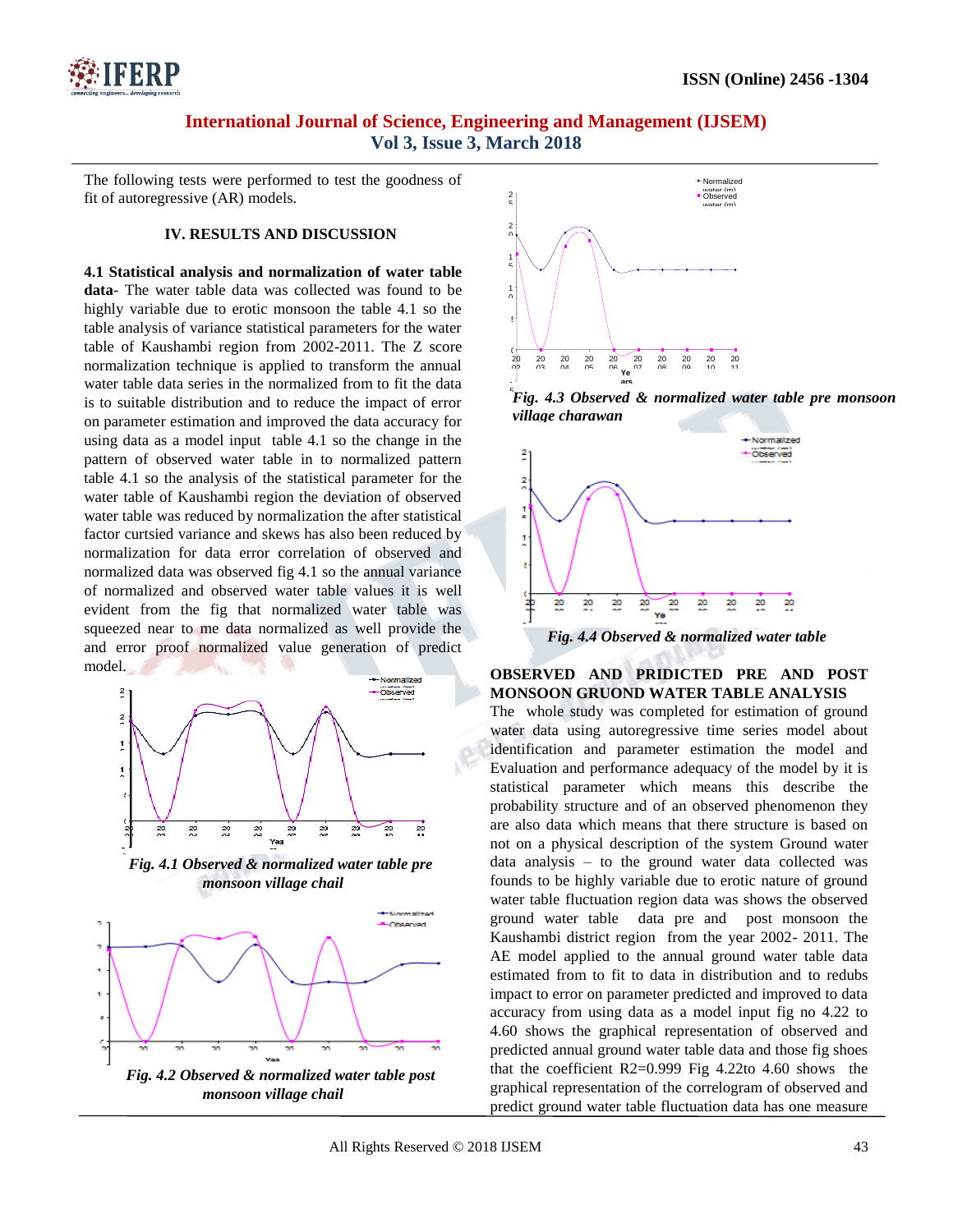

variation shows the value of observed and predict ground water fluctuation data given from fig 4.22 to 4.60 and measure variation are shows.

12 and models are given as under and fig 1 & 3.





*Table 4.1 Statistical characteristics of Measured and Predicted annual Ground water table fluactuation.*

| var            |             | Mean   | SD     | sanw   | MEAN  | SD.   | <b>STEW</b> |
|----------------|-------------|--------|--------|--------|-------|-------|-------------|
|                |             |        |        |        |       |       |             |
| Casil          | <b>DOL</b>  | 16,075 | 3.943  | 0.0413 | 1635  | 3,885 | 1.017       |
|                |             |        |        |        |       |       |             |
|                | FOST        | 15.951 | 3,552  | 0.001  | 16.44 | 3,526 | $-0.963$    |
| Charawan       | <b>DATE</b> | 14.32  | 2370   | TO T   | 14.64 | 2335  | 0.195       |
|                |             |        |        |        |       |       |             |
|                | FOST        | 15.44  | 3,175  | 0.165  | 15.85 | 3,194 | $-0.673$    |
|                |             | 14.656 |        |        | 15.12 |       | 0.093       |
| Sahayuz        | Ee          |        | 3,575  | 1.035  |       | 3,592 |             |
|                | <b>Test</b> | 15.173 | 3,555  | 0.497  | 15.65 | 3.543 | $-0.387$    |
|                |             |        |        |        |       |       |             |
| Mohammadour    | Бe          | 16337  | 433    | 0.003  | 17.00 | 4.332 | 1,105       |
|                | <b>Rest</b> | 16,165 | 4,039  | 0.0238 | 16.75 | 4,083 | $-1.10$     |
|                |             |        |        |        |       |       |             |
| Chalchadsahour | Бe          | 14.755 | 3,502  | 1.046  | 15.28 | 3.815 | 0.382       |
|                |             |        |        |        |       |       |             |
|                | Rst         | 14.589 | 3.435  | 1.032  | 15.04 | 3.451 | -0.039      |
| Daliyanyur     | Ъe          | 14.31  | 3.924  | 1,040  | 15.35 | 3,334 | 1.148       |
|                |             |        |        |        |       |       |             |
|                | Rei         | 14.730 | 3,743  | 1.644  | 15.22 | 3,793 | 0.9012      |
| Kathien        | Ъe          | 14.731 | 3,743  | 1.040  | 15.23 | 3,766 | 0.063       |
|                |             |        |        |        |       |       |             |
|                | Rst         | 14.527 | 3,300  | 1.055  | 14.97 | 3335  | $-0.313$    |
|                |             |        |        |        |       |       |             |
| lankers        | Бe          | 14.346 | 4,002  | 1.038  | 15.40 | 3,965 | 0.037       |
|                | Rst         | 14,67  | 3,675  | 1,050  | 15.34 | 3,635 | 0.0257      |
|                |             |        |        |        |       |       |             |
| Lakou          | <b>Be</b>   | 15,587 | 4,2009 | 0.437  | 16.14 | 4.243 | 0.548       |
|                |             |        |        |        |       |       |             |
|                | <b>Rest</b> | 16,050 | 3,933  | 0.035  | 1628  | 3,962 | $-0.871$    |
| Kasoolour      | Тæ          | 15.232 | 3,646  | 0.500  | 15.68 | 3,675 | 0.062       |
|                |             |        |        |        |       |       |             |
|                | <b>Rest</b> | 15,330 | 3,313  | 0.245  | 1639  | 3,320 | $-0.761$    |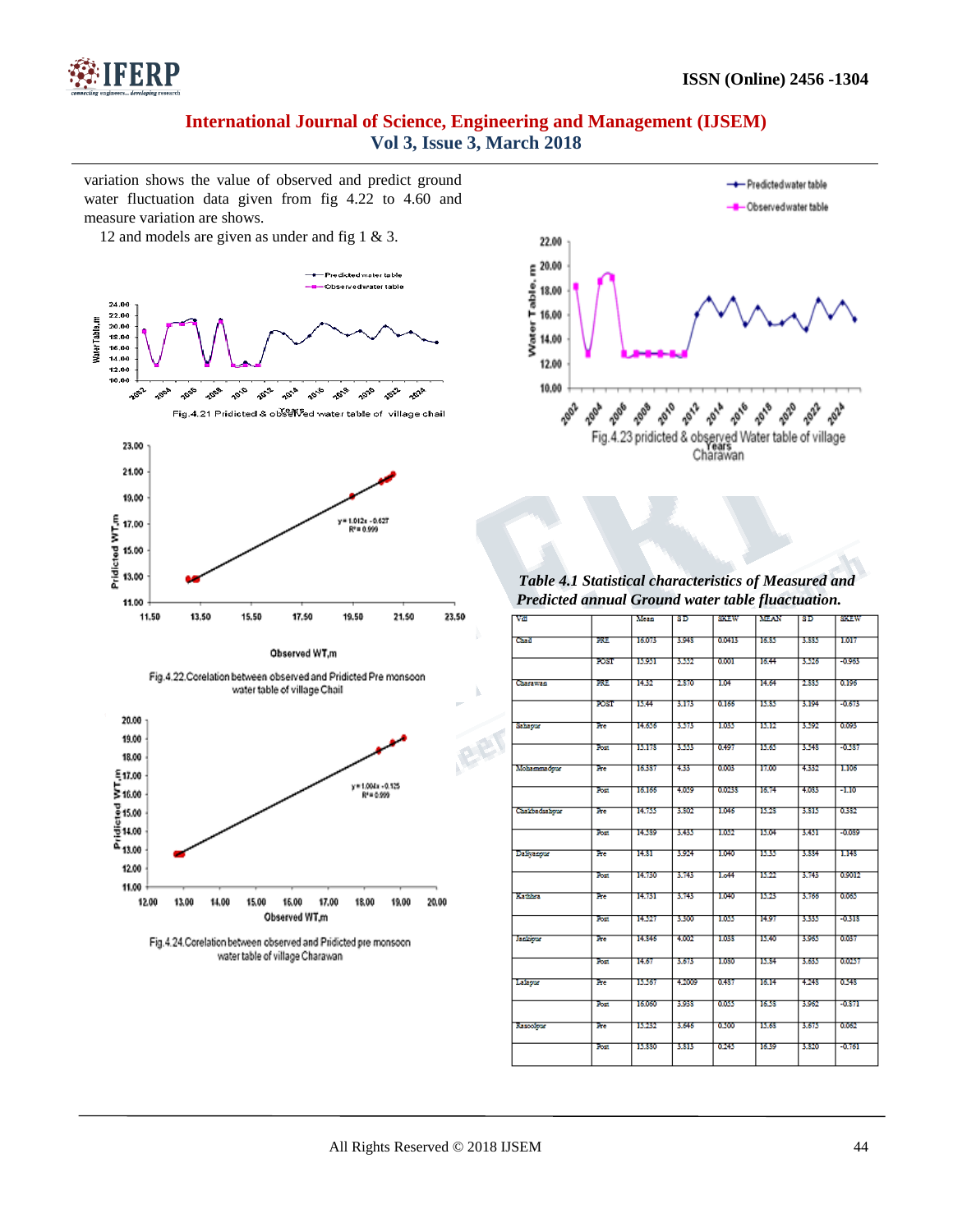

AR(p) models for prediction of ground water table:

**Chail-** Pre- AR (1) =  $Y_t$  = 16.073+0.8562( $Y_{t-1}$ - 16.073)+ $\varepsilon_t$ Post- AR (1)  $Y_t = 15.951+0.6780(Y_{t-1}- 15.951)+\epsilon_t$ **Charawan-** AR(1)=  $Y_t$ = 14.32+0.7877(  $Y_{t-1}$ - 14.32)+  $\varepsilon_t$ AR(1)=  $Y_t = 15.44+0.7058(Y_{t-1}-15.44)+\varepsilon_t$ **Sahapur-** AR(1)=  $Y_t$  = 14.65+0.7942( Yt-1- 14.65)+  $\varepsilon_t$ AR(1)=  $Y_t$  = 15.178+0.8267( Yt-1- 15.178)+  $\varepsilon_t$ **Mohammadpur-**AR(1)=  $Y_t$  = 16.387+0.7810( $Y_{t-1}$ - 16.387)+  $\varepsilon_t$ AR(1)=  $Y_t = 16.166+0.7905(Y_{t-1}-16.166)+\varepsilon_t$ **Chakbadsahpur-** AR(1)=  $Y_t$  = 14.755+0.7335(  $Y_{t-1}$ - 14.755)+  $\varepsilon_t$ AR(1)=  $Y_t$  = 14.589+0.7529(  $Y_{t-1}$ - 14.589)+  $\varepsilon_t$ **Daliyanpur**-AR(1)=  $Y_t$  = 14.81+0.7258( $Y_{t-1}$ - 14.81)+  $\varepsilon_t$ AR(1)=  $Y_t = 14.730+0.7396(Y_{t-1}-14.730)+\epsilon_t$ **Kathhra** AR(1)=  $Y_t = 14.731+0.7328(Y_{t-1}-14.731)+\epsilon_t$ AR(1)=  $Y_t$  = 14.527+0.7608( $Y_{t-1}$ - 14.527)+  $\varepsilon_t$ **Jankipur-** $AR(1) = Y_t = 14.846 + 0.7248(Y_{t-1}- 14.846) + \varepsilon_t$  $AR(1) = Y_t = 14.76 + 0.7492(Y_{t-1} - 14.76) + \varepsilon_t$ **Lalapur-**AR(1)=  $Y_t = 15.567+0.7553(Y_{t-1}-15.567)+\varepsilon_t$ AR(1)=  $Y_t = 16.060+0.7975(Y_{t-1}-16.060)+\varepsilon_t$ **Rasoolpur-**AR(1)=  $Y_t = 15.232+0.7726(Y_{t-1}-15.232)+\epsilon_t$ AR(1)=  $Y_t$  = 15.880+0.8076(  $Y_{t-1}$ - 15.880)+  $\varepsilon_t$ 

## **Box Pierce Portmonteau test for AR model**

The Box-Pierce Portmonteau lack of fit test to check the adequacy of autoregressive models for both annual w.t. for AR(0), AR(1) and AR(2) models were estimated. The results revealed that all three models, viz. AR(0), AR(1) and AR(2) were giving good fit and were acceptable.

## **Akaike Information criterion test for AR models**

In order to choose the better model among these two models, Akaike Information Criterion (AIC) for all three models were computed. The computed values of AIC for w.t. are given in Table. Respectively. It is clear from the table that AIC value of AR(1) in all three cases are lying in between  $AR(2)$  model and  $AR(0)$  model therefore it was considered suitable model for further prediction of w.t.

### **Comparison of the Measured and selected model correlogram**

The correlogram of Measured and Predicted series for ground W.T. were developed by plotting autocorrelation functions against lag K. The autocorrelation functions  $rk(k)$ of the fitted AR(1) model is calculated . or SPPSS software. The measured and generated values are given in the table. Graphical representations of measured correlogram with the selected model. The graphical representation of the data shows a closer agreement between measured correlogram and predicted correlogram of rainfall, runoff for selected model. So the developed model can be utilized for the prediction of future trends.

## **Statistical Characteristics of Data**

The mean, standard deviation and skewness of measured and predicted data was calculated to evaluate the fitting of the model in moment preservation. The results of w.t are tabulated. The results of the skewness of predicted data by AR (1) model and measured data is lying between  $-1$  to  $+1$ and therefore AR (1) model give the better results of mean and skewness.

### **Performance Evaluation of AR(1) model for pre monsoon and post monsoon**

The statistical characteristics such as MFE, MSE, were also used to test the adequacy of the model for future prediction with higher degree of correlation to previous measured observations. The different types of errors in rainfall and runoff of the generation of AR (1) model are calculated. The data of the table clearly represents that prediction AR (1) model is giving the best results. Since all the errors are very less. It indicates that AR (1) model can used for prediction of ground water table. The co-relation between the observed and predicted coefficient are  $(R2 = 0.999)$  The graphical representation of data shows the strong co-relation between observed and predicted values.

## **V. CONCLUSION**

The first model used for prediction is Stochastic Time Series model in which Autoregressive (AR) models of orders 0, 1 and 2 were tried for annual Ground water table fluctuation and different parameters were estimated by the general recursive formula proposed by Kottegoda (1980). The goodness of fit and adequacy of models were tested by Box-Pierce Portmanteau test, Akaike Information Criterion (AIC) and by comparison of historical and predicted correlogram.. The mean forecast error is also very less. On the basis of the statistical test, Akaike Information Criterion, AIC the AR (1) model with estimate model parameters was estimated for the best future predictions of Ground water table fluctuation at Kaushambi District This is also proved by Graphical representation between historical and generated correlogram, and spectral analysis was shown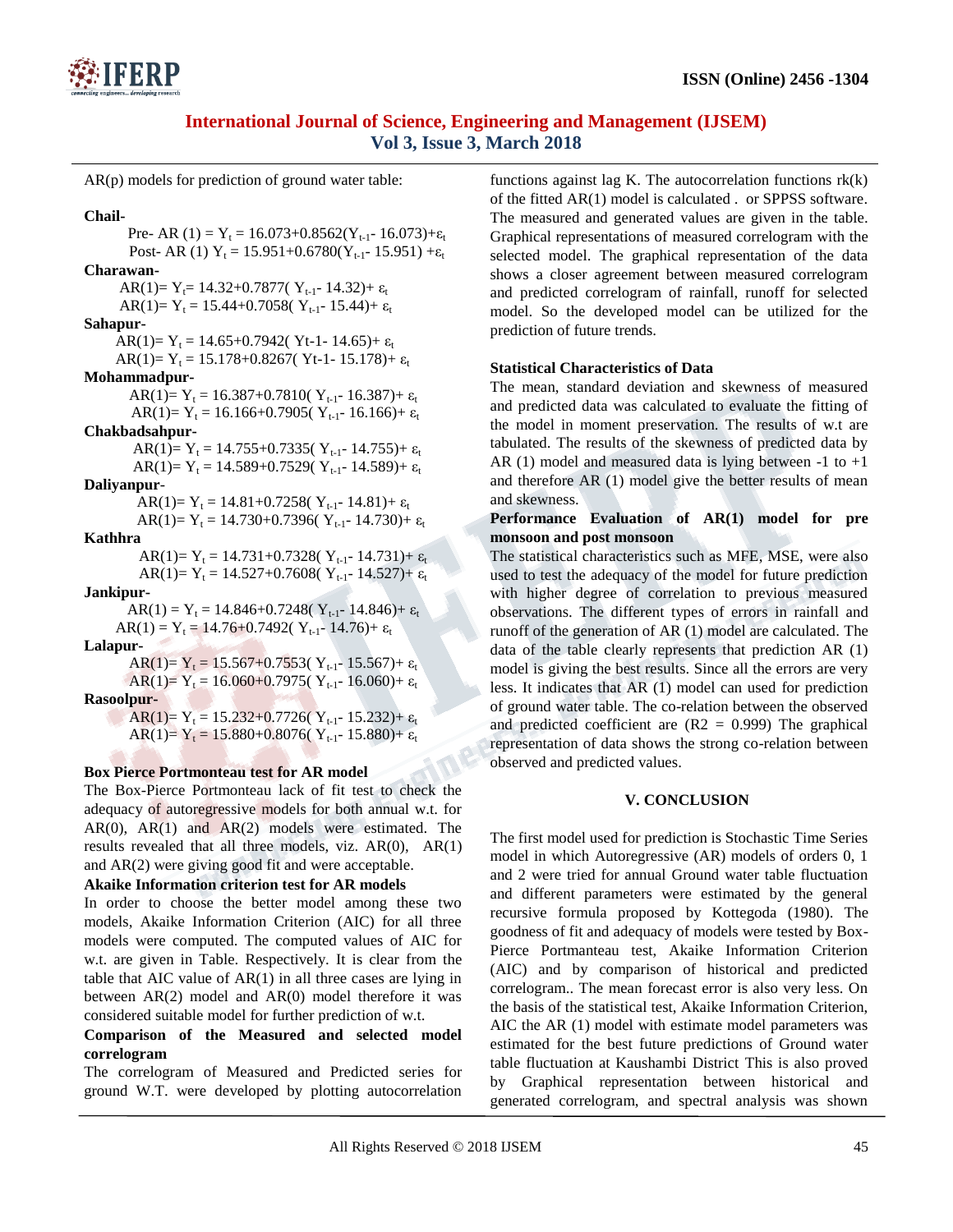

where in Ground water table there is a very close agreement In case of Ground water table fluctuation there is an effective agreement between historical and generated date with mean forecast error, mean absolute error, mean, mean relative error, mean square error. The regression model between observed and estimated ground water table was developed, and also observed that the correlation coefficient was found to be 0.999. The analysis it was observed that the maximum Standard Deviation data. Consider the normalized data shows that Standard deviation was normalized to maximum. Conclusion it was observed the AR(1) model are most suitable for prediction that was chose to observed normalized value. These of pre validation of PCF ACF are within desired confidence limit.

AR(1) model for water table analysis of was found to be more suitable . The statistical parameter fulfill the ACF was estimated. The model was analyzed and validation was estimated PCF, ACF and spectral analysis and find suitable for future use.

## **VI. ACKNOWLEDGMENTS**

This research work was supported by Vauge Institute of Agriculture Engineering & Technology, SHUATS, Allahabad. We thanks our collegues from SHUATS to provide insight and expertise that their gradually assisted the research, although they may agree with the all of the interpretations and conclusions. We would also like to show our gratitude to the Prof. (Dr.) R.K.Issac (Prof. SHUATS, Allahabad for sharing their pearls of wisdom with us during the course of this research. We thank to anonymous reviewer for their so called insight. We are also immensely grateful to for their comments on a manuscript. We also give thanks to Mr. K. Krishnamurthy (AGM, GDS, Oman) & Mr. Jameel Mohammad (DGM, GDS, Oman) for their support. I am thankful to my advisor for their continuous guidance and support for this study would have been completed.

### **REFERENCES**

1. Shih, D. C. F. Lee ChinDee Chiou KinForie Tsai ShiMing(2000) Journal of the American Water Resources Association. 36: 5, 1087-1099. 15 ref

2. Vyas, P. D. Rana, V. M. Nayan Soni (2005) Sustainable management of water resources.. 177-185. 4 ref.

3. Bharambe, P. R. Shinde, S. D. Rodge, R. P. Jadhav, G. S. Shelke, D. K(2001). Journal of the Indian Society of Soil Science. 49: 1, 190-192. 5 ref...

4. Gitte, A. U. Pendke, M. S (2002). Journal of Maharashtra Agricultural Universities, publ. 2003. 27: 3, 290-292. 4 ref.

5. Zaporozec, A.(1990) A. Hydrological Science and Technology. 6: 1-4, 49-52. 3 ref.

6. Javed Akhtar Waheed, R. A. Sajjad, M. I. Kausar Malik, A. Naqvi(1989), S. H. M. Soil physics: application under stress environments. Proceedings of the International Symposium on Applied Soil Physics in Stress Environments, Islamabad, Pakistan, 22-26 January 1989. 1990. 94-110. 9 ref.

7. Chandio,(2009) N. H. Sindh University Research Journal (Science Series). 41: 1, 47-54. 9 ref.

8. Cutillo,(2011) P. A. Bredehoeft, J. D. Ground Water. 49: 4, 600-610. 26 ref.

9. Kaushik, S. P. Omparkash(2010) Indian Journal of Regional Science. 42: 1, 107-115. 10 ref.

10. Rust, C(2000). Mitteilungen der Schweizerischen Entomologischen Gesellschaft.. 73: 3/4, 321-331. 32 ref.

11. Rust, C (2000). Mitteilungen der Schweizerischen Entomologischen Gesellschaft. 73: 3/4, 321-331. 32 ref.

12. Delin, G. N. Healy, R. W. Lorenz, D. L. Nimmo,(2007) J. R. Journal of Hydrology (Amsterdam). 334: 1/2, 231-249.

13. Ritesh Vijay Abhinav Sharma Ramya, S. S. Apurba Gupta(2011) Hydrological Processes. 25: 9, 1479- 1485. 16 ref.

14. Moriasi, D. N. Arnold,(2009) J. G. Vazquez-Amabile, G. G. Engel, B. A. Rossi, C. G. Transactions of the ASABE. 52: 3, 771-784. 40 ref.

15. Hernandez, T. Nachabe, M. Ross, M. Obeysekera,(2003) J. Journal of the American Water Resources Association. 39: 1, 75-85. 17 ref.

16. Pendke, M. S. Awari, H. W(2009). Journal of Maharashtra Agricultural Universities. . 34: 1, 63-64. 3 ref.